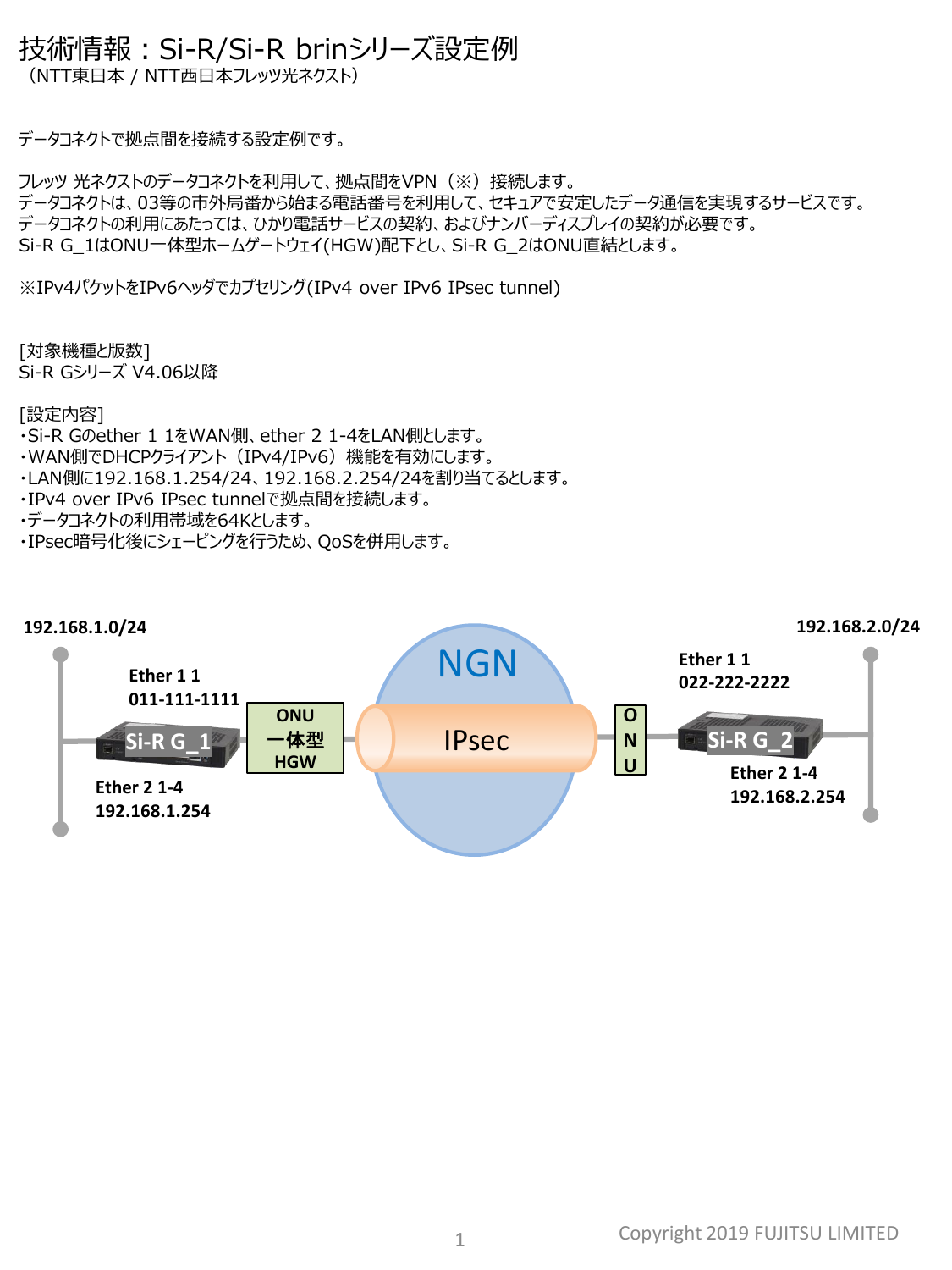[設定例] ・sir2-keyにはIPsec鍵を設定してください。

Si-R G\_1設定例

ether 1 1 vlan untag 1001 ether 2 1-4 vlan untag 1002 lan 0 ip dhcp service client lan 0 ip route 0 default dhcp 1 1 lan 0 ipv6 use on lan 0 ipv6 address 0 dhcp@lan0::/64 lan 0 ipv6 route 0 default dhcp 1 1 lan 0 ipv6 dhcp service client lan 0 ipv6 dhcp client option na off lan 0 ipv6 dhcp client option pd on lan 0 vlan 1001 lan 1 ip address 192.168.1.254/24 3 lan 1 vlan 1002 remote 1 name dataconn remote 1 shaping on 64k remote 1 ap 0 name IPsec remote 1 ap 0 datalink type dataconnect remote 1 ap 0 dial 0 number 022222222 remote 1 ap 0 dial 0 speed 64K remote 1 ap 0 idle 1m remote 1 ap 0 ipsec type ikev2 remote 1 ap 0 ipsec ike protocol esp remote 1 ap 0 ipsec ike encrypt aes-cbc-256 remote 1 ap 0 ipsec ike auth hmac-sha256 remote 1 ap 0 ipsec ike pfs modp1536 remote 1 ap 0 ipsec ike lifetime 1h remote 1 ap 0 ipsec ike esn disable remote 1 ap 0 ike local-idtype tel key id on remote 1 ap 0 ike remote-idtype tel\_key\_id on remote 1 ap 0 ike name local 011111111 remote 1 ap 0 ike name remote 022222222 remote 1 ap 0 ike shared key text sir2-key remote 1 ap 0 ike proposal 0 encrypt aes-cbc-256 remote 1 ap 0 ike proposal 0 hash hmac-sha256 remote 1 ap 0 ike proposal 0 pfs modp1536 remote 1 ap 0 ike proposal 0 prf hmac-sha256 remote 1 ap 0 ike nat-traversal use on remote 1 ip route 0 192.168.2.0/24 1 60 remote 1 ip priority 0 any any any any any any express remote 1 ip msschange 1280 loopback ip address 0 192.168.1.254 syslog pri error,warn,info syslog facility 23 time auto server 0.0.0.0 dhcp time zone 0900 consoleinfo autologout 8h telnetinfo autologout 5m ngn sip use on ngn sip bind lan 0 terminal charset SJIS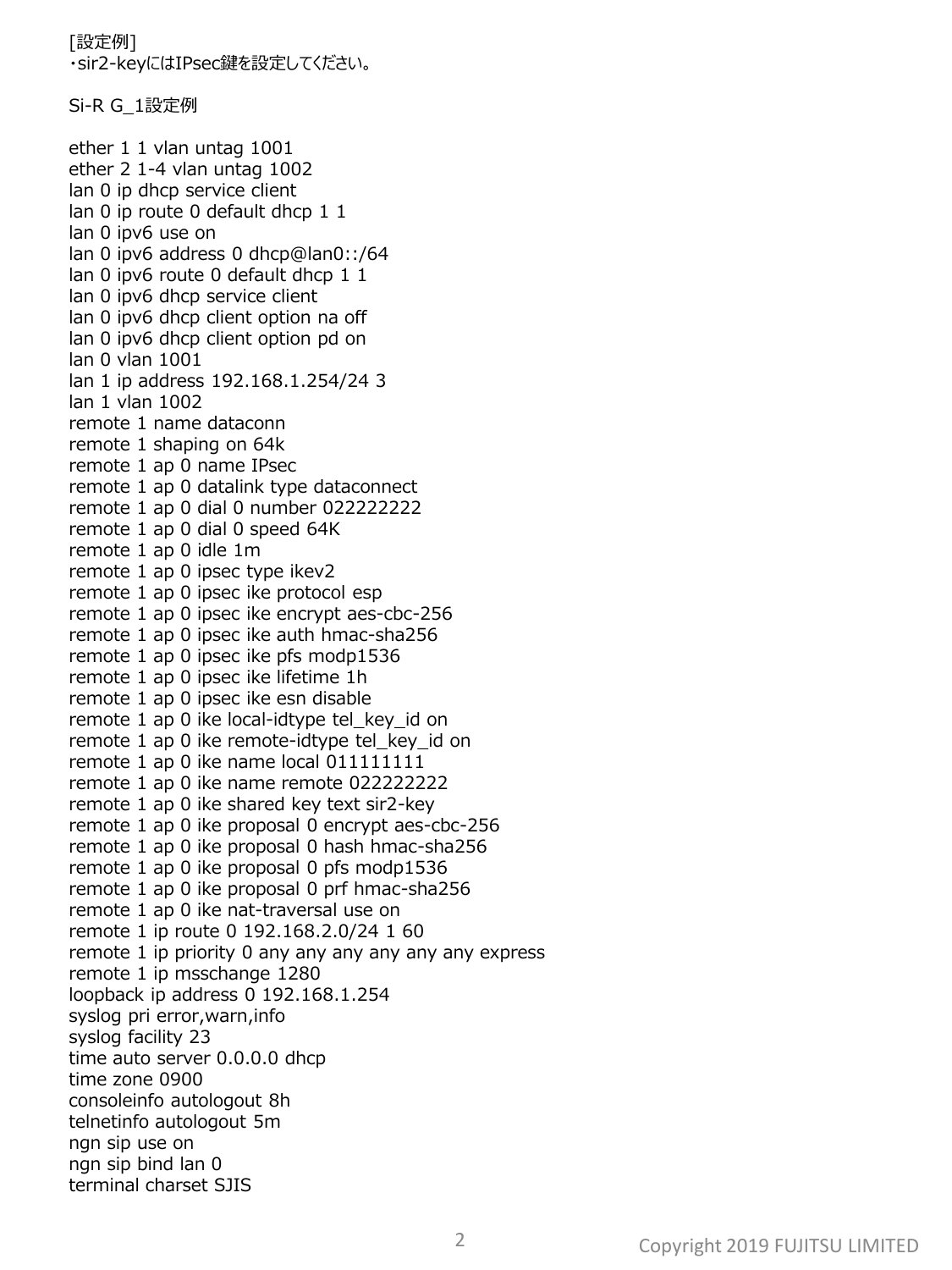ether 1 1 vlan untag 1001 ether 2 1-4 vlan untag 1002 lan 0 ip dhcp service client lan 0 ip dhcp client option router off lan 0 ipv6 use on lan 0 ipv6 address 0 dhcp@lan0::/64 lan 0 ipv6 route 0 default dhcp 1 1 lan 0 ipv6 dhcp service client lan 0 ipv6 dhcp client option na off lan 0 ipv6 dhcp client option pd on lan 0 vlan 1001 lan 1 ip address 192.168.2.254/24 3 lan 1 vlan 1002 remote 1 name dataconn remote 1 shaping on 64k remote 1 ap 0 name IPsec remote 1 ap 0 datalink type dataconnect remote 1 ap 0 dial 0 number 011111111 remote 1 ap 0 dial 0 speed 64K remote 1 ap 0 idle 1m remote 1 ap 0 ipsec type ikev2 remote 1 ap 0 ipsec ike protocol esp remote 1 ap 0 ipsec ike encrypt aes-cbc-256 remote 1 ap 0 ipsec ike auth hmac-sha256 remote 1 ap 0 ipsec ike pfs modp1536 remote 1 ap 0 ipsec ike lifetime 1h remote 1 ap 0 ipsec ike esn disable remote 1 ap 0 ike local-idtype tel\_key\_id on remote 1 ap 0 ike remote-idtype tel\_key\_id on remote 1 ap 0 ike name local 022222222 remote 1 ap 0 ike name remote 011111111 remote 1 ap 0 ike shared key text sir2-key remote 1 ap 0 ike proposal 0 encrypt aes-cbc-256 remote 1 ap 0 ike proposal 0 hash hmac-sha256 remote 1 ap 0 ike proposal 0 pfs modp1536 remote 1 ap 0 ike proposal 0 prf hmac-sha256 remote 1 ap 0 ike nat-traversal use on remote 1 ip route 0 192.168.1.0/24 1 60 remote 1 ip priority 0 any any any any any any express remote 1 ip msschange 1280 loopback ip address 0 192.168.2.254 syslog pri error,warn,info syslog facility 23 time auto server 0.0.0.0 dhcp time zone 0900 consoleinfo autologout 8h telnetinfo autologout 5m ngn sip use on ngn sip bind lan 0 terminal charset SJIS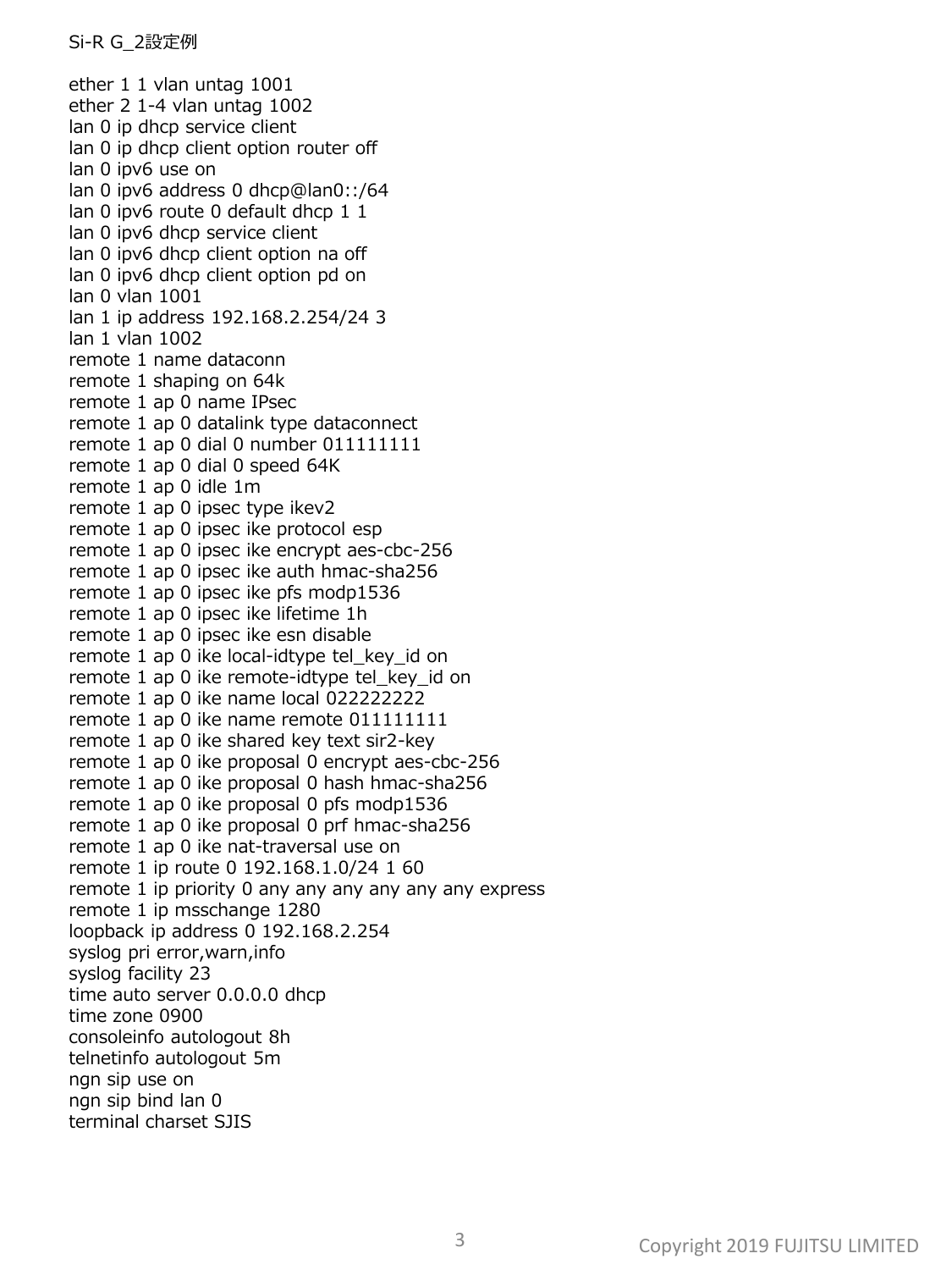解説 Si-R\_G\_1設定解説

Si-R G1 ether 1 1 vlan untag 1001 #ether1 1ポートをTag なしVLAN1001に設定します。

ether 2 1-4 vlan untag 1002 #ether2 1-4ポートをTag なしVLAN1002に設定します。

lan 0 ip dhcp service client #WAN側インターフェースに対して、IPv4 DHCPクライアント機能を有効にします。

lan 0 ip route 0 default dhcp 1 1 #WAN側インタフェースでDHCP サーバから受け取ったREPLYの送信元をデフォルトルートに設定します。

lan 0 ipv6 use on #WAN側インタフェースでIPv6機能を有効にします。

lan 0 ipv6 address 0 dhcp@lan0::/64 #WAN側インタフェースでIPv6 DHCP クライアントが取得したIPv6アドレスを設定します。

lan 0 ipv6 route 0 default dhcp 1 1 #WAN側インタフェースでDHCP サーバから受け取ったREPLYの送信元をデフォルトルートに設定します。

lan 0 ipv6 dhcp service client #WAN側インターフェースに対して、IPv6 DHCPクライアント機能を有効にします。

lan 0 ipv6 dhcp client option na off #IPv6 DHCP クライアントのIPv6 アドレス要求を無効にします。

lan 0 ipv6 dhcp client option pd on #IPv6 DHCP クライアントのIPv6 アドレス要求をonに設定します。

lan 0 vlan 1001 #VLAN ID とlan 定義番号の関連付けを行います。

lan 1 ip address 192.168.1.254/24 3 #LAN側IPアドレスを設定します。 #・192.168.1.254/24 : LAN側のIPアドレス/マスクです。 #・3:ブロードキャストアドレスのタイプ。通常は3で構いません。

lan 1 vlan 1002 #VLAN ID とlan 定義番号の関連付けを行います。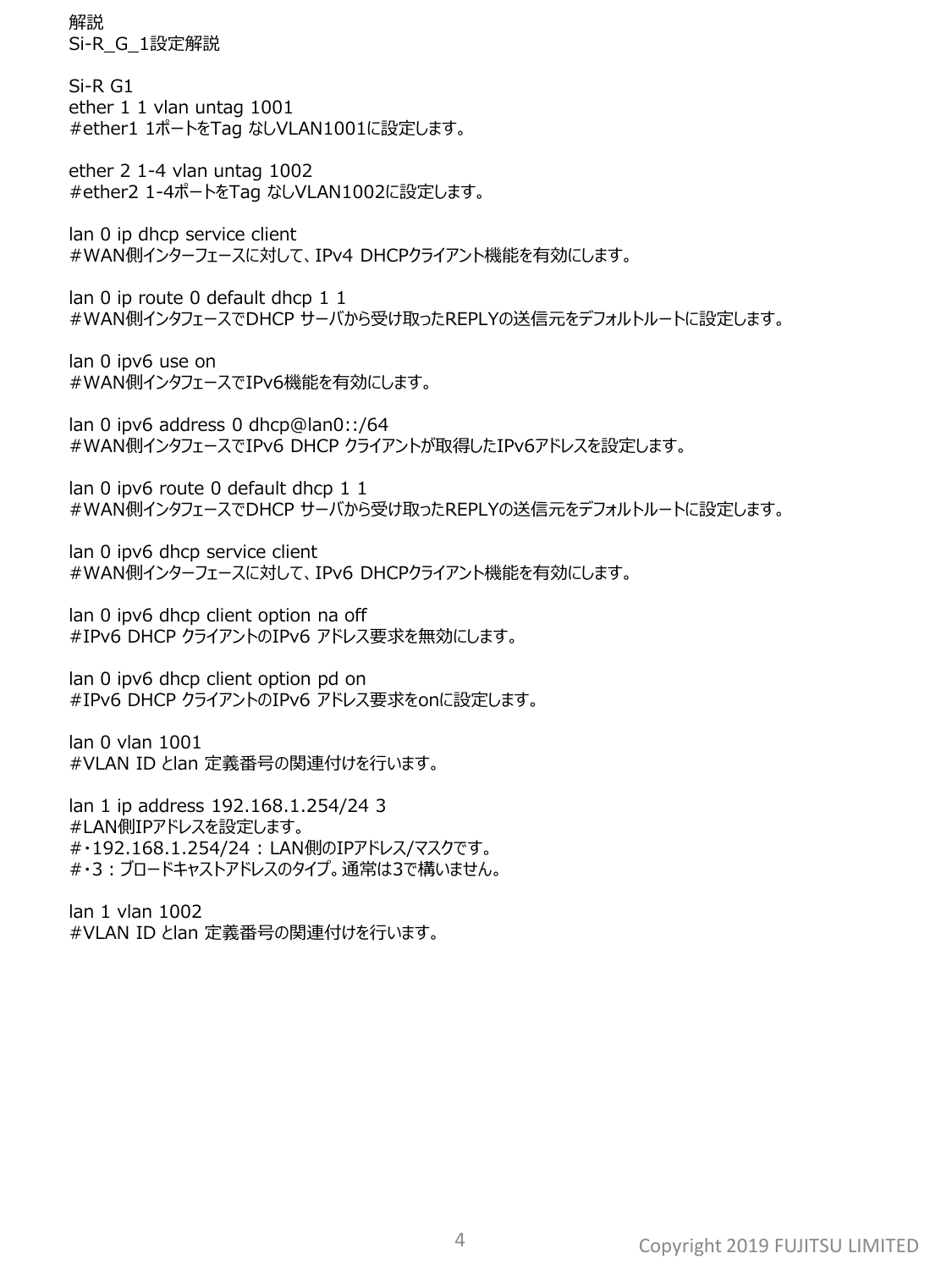remote 1 name dataconn #Si-R G2向けのIPsecインターフェースの名前(任意)を設定します。

remote 1 shaping on 64k #シェーピングを設定します。

remote 1 ap 0 name IPsec #アクセスポイントの名前(任意、remote nameと同じでも可)を設定します。

remote 1 ap 0 datalink type dataconnect #パケット転送方法としてデータコネクトを設定します。

remote 1 ap 0 dial 0 number 022222222 #接続先の電話番号を設定します。

remote 1 ap 0 dial 0 speed 64K #接続時の通信速度を設定します。

remote 1 ap 0 idle 1m #無通信監視タイマを設定します。

remote 1 ap 0 ipsec type ikev2 #IPsec情報のタイプにIPsec自動鍵交換(IKE Version2/IPsec Version3)を設定します。

remote 1 ap 0 ipsec ike protocol esp #自動鍵交換用IPsec情報のセキュリティプロトコルにESP(暗号)を設定します。

remote 1 ap 0 ipsec ike encrypt aes-cbc-256 #自動鍵交換用IPsec情報の暗号情報にAES256ビットを設定します。

remote 1 ap 0 ipsec ike auth hmac-sha256 #自動鍵交換用IPsec情報の認証情報にSHA2を設定します。

remote 1 ap 0 ipsec ike pfs modp1536 #自動鍵交換用IPsec情報のPFS使用時のDH(Diffie-Hellman)グループにmodp1536を設定します。

remote 1 ap 0 ipsec ike lifetime 1h #自動鍵交換用IPsec 情報のSA 有効時間を設定します。

remote 1 ap 0 ipsec ike esn disable #IPsecV3情報のESN(拡張シーケンス番号)を要求なしに設定します。

remote 1 ap 0 ike local-idtype tel\_key\_id on #IKE Version2情報の自装置ID タイプを任意の文字列(NGN 網電話番号)に設定します。

remote 1 ap 0 ike remote-idtype tel\_key\_id on #IKE Version2情報の相手装置ID タイプを任意の文字列(NGN 網電話番号)に設定します。

remote 1 ap 0 ike name local 011111111 #IKE情報の自装置識別情報を設定します。

remote 1 ap 0 ike name remote 022222222 #IKE情報の相手装置識別情報を設定します。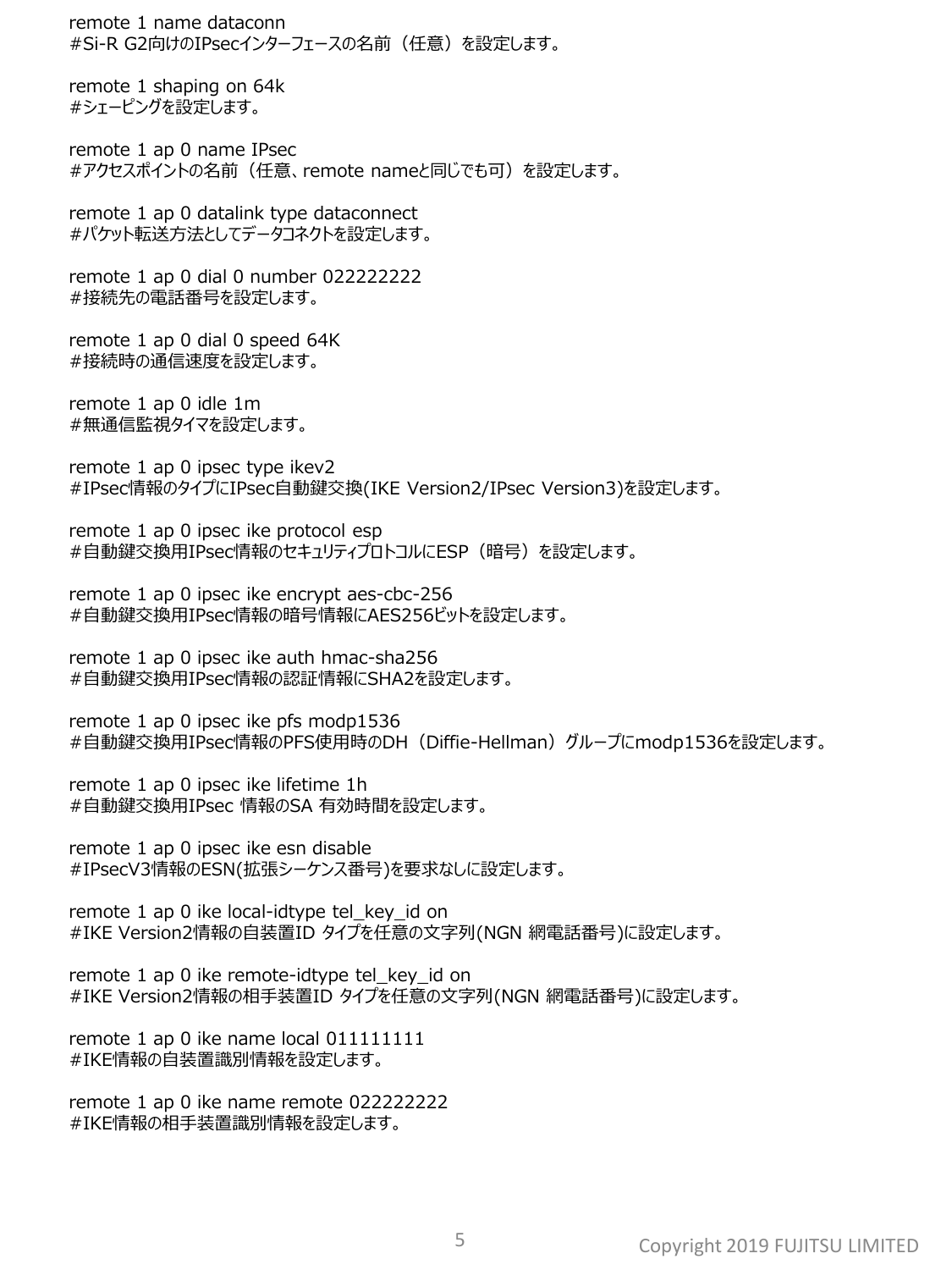remote 1 ap 0 ike shared key text sir2-key #IKEセッション確立時の共有鍵(Pre-shared key)を設定します。

remote 1 ap 0 ike proposal 0 encrypt aes-cbc-256 #IKEセッション用暗号情報の暗号アルゴリズムにAES256ビットを設定します。

remote 1 ap 0 ike proposal 0 hash hmac-sha256 #IKEセッション用の認証情報にSHA2を設定します。

remote 1 ap 0 ike proposal 0 pfs modp1536 #IKE情報のPFS使用時のDH(Diffie-Hellman)グループにmodp1536を設定します。

remote 1 ap 0 ike proposal 0 prf hmac-sha256 #IKE Version2セッション用prf(Pseudo Random Function)の設定にSHA2を設定します。

remote 1 ap 0 ike nat-traversal use on #IKE情報のNAT トラバーサルを利用する設定をします。

remote 1 ip route 0 192.168.2.0/24 1 60 #対向装置Si-R G2のLAN側ネットワークへのスタティックルートを設定します。 #・192.168.2.0/24 : 対向装置Si-R G2のLAN側ネットワークです。 #・1 : metric値です。通常は1で構いません。 #・60 : distance値です。

remote 1 ip priority 0 any any any any any any express #帯域制御の設定をします。 #シェーピングを使用する際に必要となります。

remote 1 ip msschange 1280 #MSS書き換えの設定をします。

loopback ip address 0 192.168.1.254 #loopbackのアドレスを設定します。

syslog pri error,warn,info syslog facility 23 #システムログ情報の出力情報 / 出力対象ファシリティの設定をします。通常はこの値で構いません。

time auto server 0.0.0.0 dhcp time zone 0900 #DHCP サーバが広報する時刻提供サーバに従います。 #タイムゾーンを設定します。通常はこのままで構いません。

consoleinfo autologout 8h telnetinfo autologout 5m #シリアルコンソール、TELNETコネクションの入出力がない場合のコネクション切断時間を設定します。通常 はこの値で構いません。

ngn sip use on ngn sip bind lan 0 #SIPプロトコルを利用可否 / 利用するインタフェースを設定します。

terminal charset SJIS #ターミナルで使用する漢字コードをShift JISコードに設定します。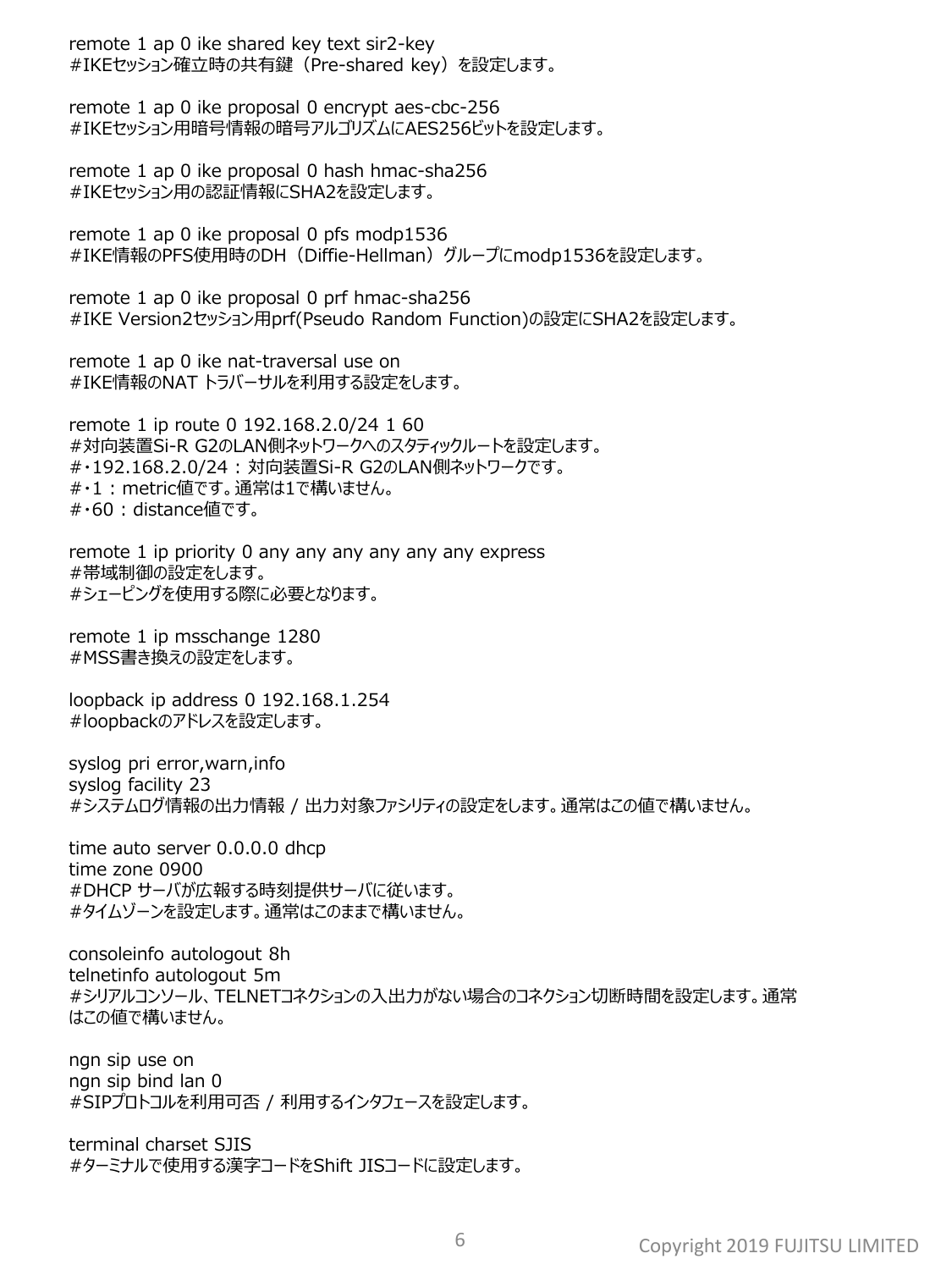解説 Si-R\_G\_2設定解説

ether 1 1 vlan untag 1001 #ether1 1ポートをTag なしVLAN1001に設定します。

ether 2 1-4 vlan untag 1002 #ether2 1-4ポートをTag なしVLAN1002に設定します。

lan 0 ip dhcp service client #WAN側インターフェースに対して、IPv4 DHCPクライアント機能を有効にします。

lan 0 ip dhcp client option router off #IPv4 DHCP クライアントのRouter オプションを無効に設定します。

lan 0 ipv6 use on #WAN側インタフェースでIPv6機能を有効にします。

lan 0 ipv6 address 0 dhcp@lan0::/64 #WAN側インタフェースでIPv6 DHCP クライアントが取得したIPv6アドレスを設定します。

lan 0 ipv6 route 0 default dhcp 1 1 #WAN側インタフェースでDHCP サーバから受け取ったREPLYの送信元をデフォルトルートに設定します。

lan 0 ipv6 dhcp service client #WAN側インターフェースに対して、IPv6 DHCPクライアント機能を有効にします。

lan 0 ipv6 dhcp client option na off #IPv6 DHCP クライアントのIPv6 アドレス要求をoffに設定します。

lan 0 ipv6 dhcp client option pd on #IPv6 DHCP クライアントのIPv6 アドレス要求をonに設定します。

lan 0 vlan 1001 #VLAN ID とlan 定義番号の関連付けを行います。

lan 1 ip address 192.168.2.254/24 3 #LAN側IPアドレスを設定します。 #・192.168.2.254/24 : LAN側のIPアドレス/マスクです。 #・3:ブロードキャストアドレスのタイプ。通常は3で構いません。

lan 1 vlan 1002 #VLAN ID とlan 定義番号の関連付けを行います。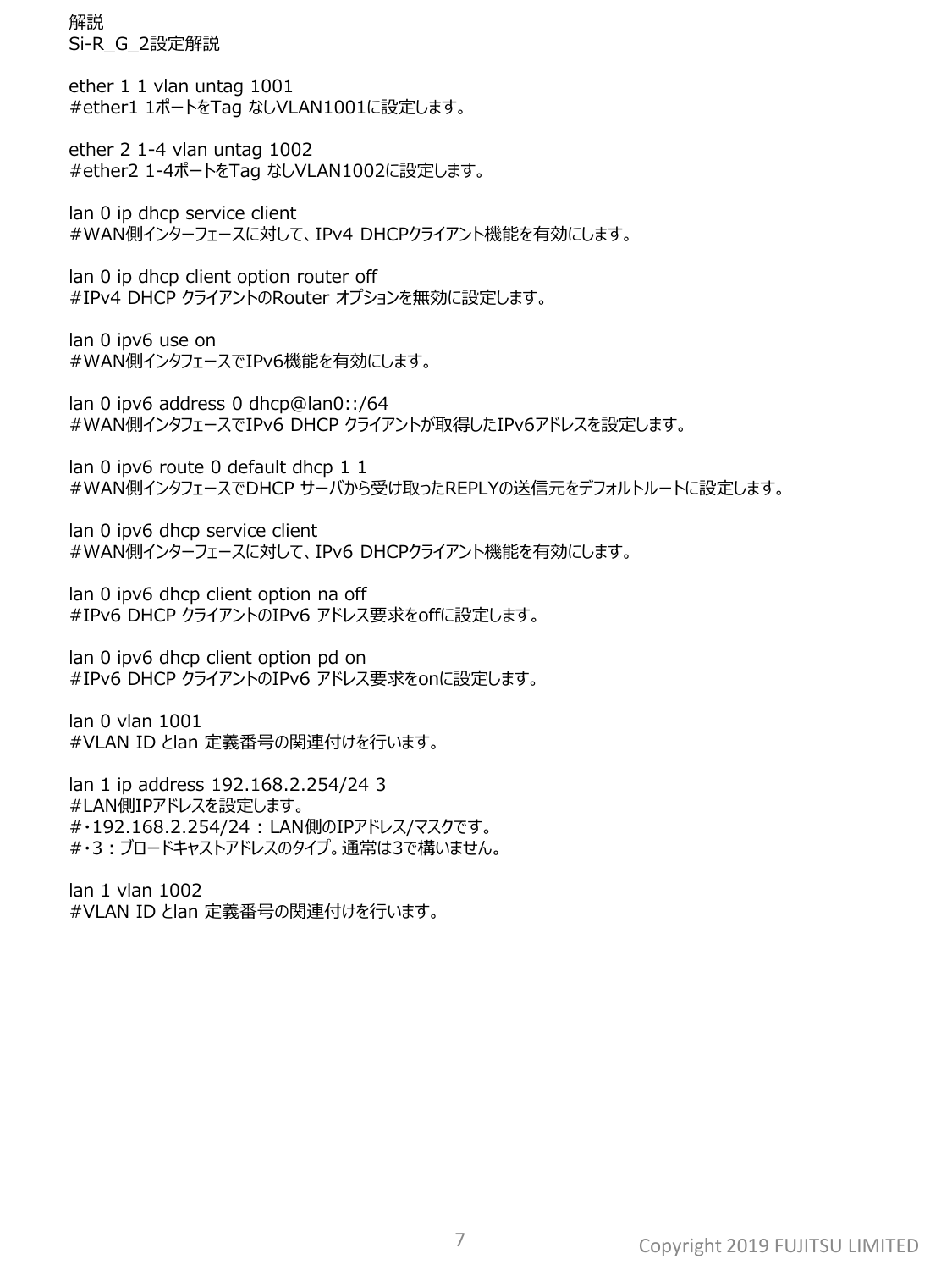remote 1 name dataconn #Si-R G2向けのIPsecインターフェースの名前(任意)を設定します。

remote 1 shaping on 64k #シェーピングを設定します。

remote 1 ap 0 name IPsec #アクセスポイントの名前(任意、remote nameと同じでも可)を設定します。

remote 1 ap 0 datalink type dataconnect #パケット転送方法としてデータコネクトを設定します。

remote 1 ap 0 dial 0 number 011111111 #接続先の電話番号を設定します。

remote 1 ap 0 dial 0 speed 64K #接続時の通信速度を設定します。

remote 1 ap 0 idle 1m #無通信監視タイマを設定します。

remote 1 ap 0 ipsec type ikev2 #IPsec情報のタイプにIPsec自動鍵交換(IKE Version2/IPsec Version3)を設定します。

remote 1 ap 0 ipsec ike protocol esp #自動鍵交換用IPsec情報のセキュリティプロトコルにESP(暗号)を設定します。

remote 1 ap 0 ipsec ike encrypt aes-cbc-256 #自動鍵交換用IPsec情報の暗号情報にAES256ビットを設定します。

remote 1 ap 0 ipsec ike auth hmac-sha256 #自動鍵交換用IPsec情報の認証情報にSHA2を設定します。

remote 1 ap 0 ipsec ike pfs modp1536 #自動鍵交換用IPsec情報のPFS使用時のDH(Diffie-Hellman)グループにmodp1536を設定します。

remote 1 ap 0 ipsec ike lifetime 1h #自動鍵交換用IPsec 情報のSA 有効時間を設定します。

remote 1 ap 0 ipsec ike esn disable #IPsecV3情報のESN(拡張シーケンス番号)を要求なしに設定します。

remote 1 ap 0 ike local-idtype tel\_key\_id on #IKE Version2情報の自装置ID タイプを任意の文字列(NGN 網電話番号)に設定します。

remote 1 ap 0 ike remote-idtype tel\_key\_id on #IKE Version2情報の相手装置ID タイプを任意の文字列(NGN 網電話番号)に設定します。

remote 1 ap 0 ike name local 022222222 #IKE情報の自装置識別情報を設定します。

remote 1 ap 0 ike name remote 011111111 #IKE情報の相手装置識別情報を設定します。